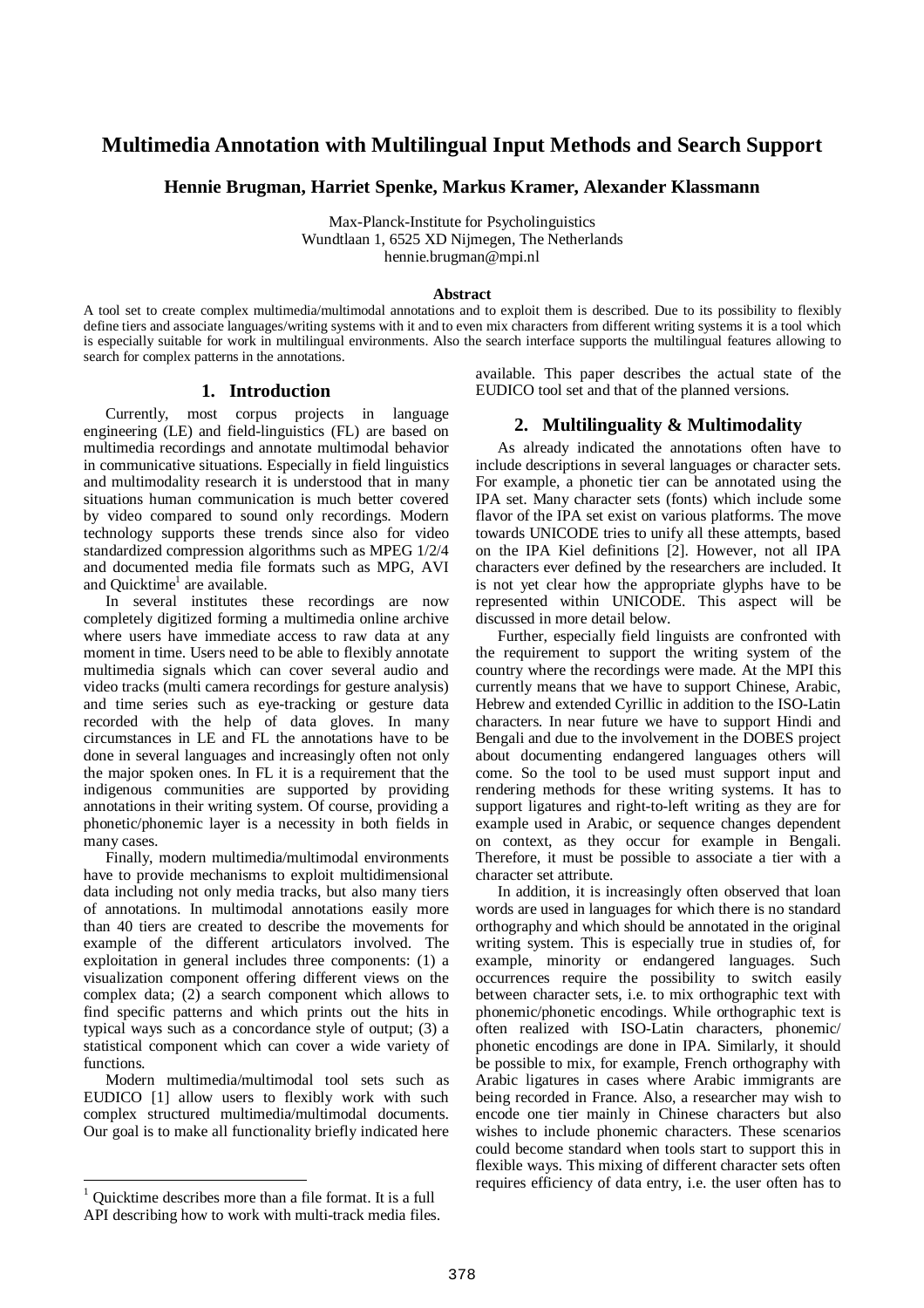be equipped with keyboard layouts which he has to be able to create himself in an easy way.

When encoding gestures or signs in sign language or tones for tone languages special character sets are needed. For gestures and signs the HAMNOSYS hand shape forms [3] are widely accepted. Some scientists would like to enter and render them. Similarly this is true for the easy annotation of tones, for example in languages like Vietnamese which have 8 different forms. Special glyphs would make it easy for users to understand the encodings. Currently often some standard characters like numbers are used to indicate tone.

## **3. ELAN: EUDICO Linguistic Annotator**

#### **3.1. Tier Setup**

ELAN is the annotation tool within the EUDICO annotation framework. It works for speech signals as well as for video signals, i.e. all segmentation and play features are symmetric. An enhanced version to visualize for example eye tracking data and gesture data is expected in 2002.



*Figure 1 shows a screen shot which indicates the current way to define tier types.*

Users can define their own set of annotation tiers for specific purposes, i.e. its type, its tier metadata and its dependencies with respect to other tiers. The type of an annotation tier can include a number of constraints on content, time alignment and structural embedding of the annotations on the tier. This is already partly available in the current version (see figure 1).

Browsing existing predefined tier setups will be a useful addition in the near future. Being able to create, browse and re-use tier setups is essential in situations where multimodal behavior is annotated, since annotating gesture, signs and facial expressions, for example, can easily amount to more than 40 layers as already indicated. If communicative situations are recorded, this is multiplied by the number of interacting partners. This requires the need to reuse tier type definitions and complete tier setups from earlier studies or from other researchers. Since many different research interests will have to be satisfied, it is also necessary to offer ergonomic methods to modify or extend such setups.

#### **3.2. Selection Modes**

ELAN has many useful options to easily define the time periods an annotation in one tier should be associated with. It is possible to define a time selection by mouse and keyboard and to easily use shortcuts to modify the left and right boundaries stepwise. The size of the step is dependent on the preferred mode: in sound mode the step size is chosen to be smaller than in video mode where it only makes sense to step frame by frame.



*Figure 2 indicates how a selection can be specified when only sound is available. The screen shot shows three different information types: (1) On top the speech wave with a selected area. (2) At the bottom the time aligned tier viewer. (3) In the middle an extended viewer which shows annotations on a given tier for their duration (like a subtitle). It is especially used where the time viewer does not offer enough space to visualize all characters (especially since the user can select the character size to be used for the rendering). The pull-down menus show one of the ELAN features to facilitate operation. The user can define the size of the left and right context of the selection when playing.*

An idea of the selection feature is given in figure 2. The selection can also be done in the video window. While dragging the mouse the video pane will show the content of the actual frame so that the user can easily see where he is. Due to the many possible tiers (ELAN has no limitation) pixel management is an important issue. All visualization components for the annotations allow the user to select the tiers he wants to see and to bring them with easy mouse drag and drop actions in a preferred order on screen.

Tier specific dependencies allow to operate efficiently, since either the boundaries of the parent annotation will be taken over or will function as constraints. Also an annotation on a certain tier can be identified as the one which will be associated with an annotation on another tier, i.e. annotations cannot only be linked to time periods but also to already existing annotations. While these possibilities are already existing in the current version, the visualization of hierarchical structures within annotations is something to be fully supported in the coming June release.

#### **3.3. Multilingual Support**

As indicated above, ELAN supports various character sets already now, i.e. it has appropriate input and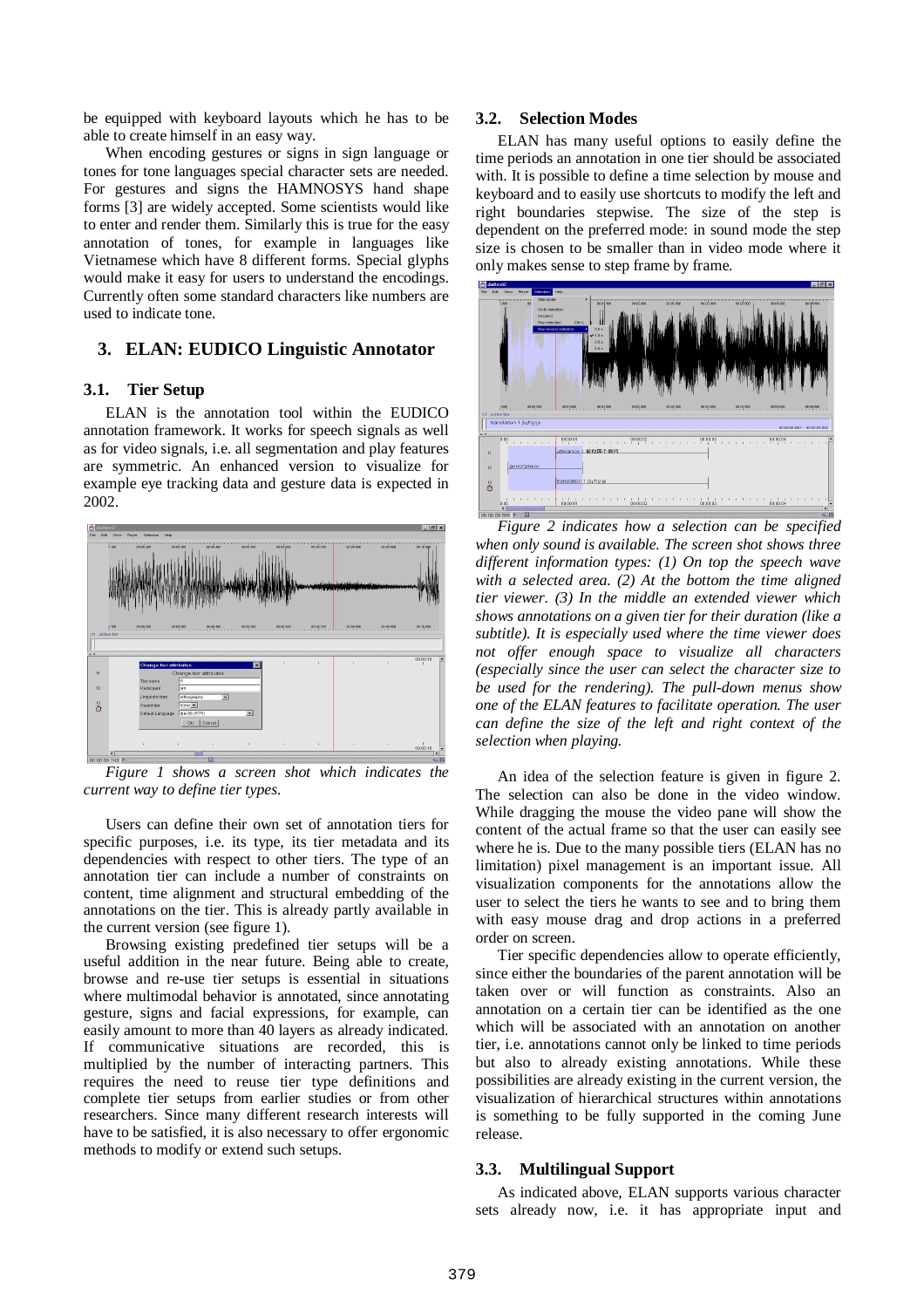rendering methods. It already offers methods for Chinese, Cyrillic, Arabic, Hebrew and IPA. Its kernel has the capability to render, for example, Arabic ligatures or Bengali sequence shifts. It makes, amongst others, use of the GUK library [4]. The user can specify the preferred character set in the tier type specification, but it also allows the user to mix characters from different writing systems on one tier.

In figure 3 it is indicated how for example IPA characters can be entered. The keyboard layout can be displayed and the user can either use the physical keyboard or the one shown on the display to enter characters. A separate editing widget is opened to show what is being typed. When finishing this specific annotation all widgets showing the texts are immediately updated, i.e. also the time line view at the bottom will include the corresponding texts in a synchronized way.



*Figure 3 shows how IPA characters can be entered and how the edited string is displayed until it is accepted as being finished. Of course, any annotation can be opened again by double clicking on the annotation in for example the time line view.*



*Figure 4 shows the way that Chinese characters can be entered. This works by first typing in PinYin characters and then selecting one from a list of given options.*

Currently, the Chinese input method offers the Pinyin style of input, i.e. Roman character sequences lead to a list of possible Chinese characters from which a selection can be made with the mouse or arrow keys (see fig. 4). At the moment we lack support for advanced techniques which do a frequency ranking of such characters or which minimize the number of options by including lexical processing.

More work on multilingual input is planned to make EUDICO even more professional and user-friendly. We will extend the list of supported languages one by one. The used software library contains already a large variety of writing systems. Support for integration of character sets for tones and hand shapes requires some further research, for example on how to extend UNICODE.

It should be mentioned here that efficient encoding requires the availability of handy shortcuts. ELAN already has defined many of them for various operations. In the June release additional optimized modes of operation will be added for better support of specific annotation tasks.

## **4. XML and UNICODE Support**

All EUDICO components support UNICODE, i.e. given the appropriate fonts it can render various character sets in a large number of relevant writing systems. However, it was indicated that UNICODE does not contain all glyphs yet which are necessary to efficiently support the annotations of a number of researchers. It has to be seen how UNICODE itself will develop. Besides what already was said about support for tones and hand shapes, it is known that still many less frequently used Chinese characters are not supported and that, for example, ancient Navajo glyphs are not yet included. It can be expected that UNICODE will be extended to support a much greater set of glyphs. It turns out that the user definable regions in UNICODE cannot be used, because a few big companies have clear intentions to use the number range for their purposes. Any other usage therefore would become problematic. Recently, an extension of the UTF-8 mechanism was discussed which would allow to represent many more characters.

Of course, fonts need to be available to support the rendering of these characters and suitable ideas for input methods have to be worked out.

EUDICO's standard output format is the XML-based generic EAF (EUDICO Annotation Format) (see appendix). It allows to make contents persistent which can be created according to the Abstract Corpus Model which is the nucleus of EUDICO [5]. Here our intentions are fairly comparable with what is currently worked out especially at NIST - called the ATLAS Interchange Format (AIF) [6]. Since AIF could not yet handle all necessary requirements (AIF did not yet support a tier concept) a EUDICO Interchange Format was defined (for the EAF schema see the appendix). However, we would like to join the AIF train to achieve a high degree of interoperability world-wide as soon as possible. The main structural components are of EAF are: (1) Explicitly ordered time slot values referring to potentially concrete time values; (2) information about the tier types and (3) as many Tiers with AlignableAnnotations or ReferenceAnnotations as necessary. While the first refer to time slots, the latter refer to existing annotations.

Due to the construction of EUDICO with its Abstract Corpus Model in the center it is straightforward to support other formats such as CHAT [7], SHOEBOX [8] including its hierarchical encodings, and relational databases such as used by MediaTagger (an older multimedia annotation tool developed at the MPI) [9].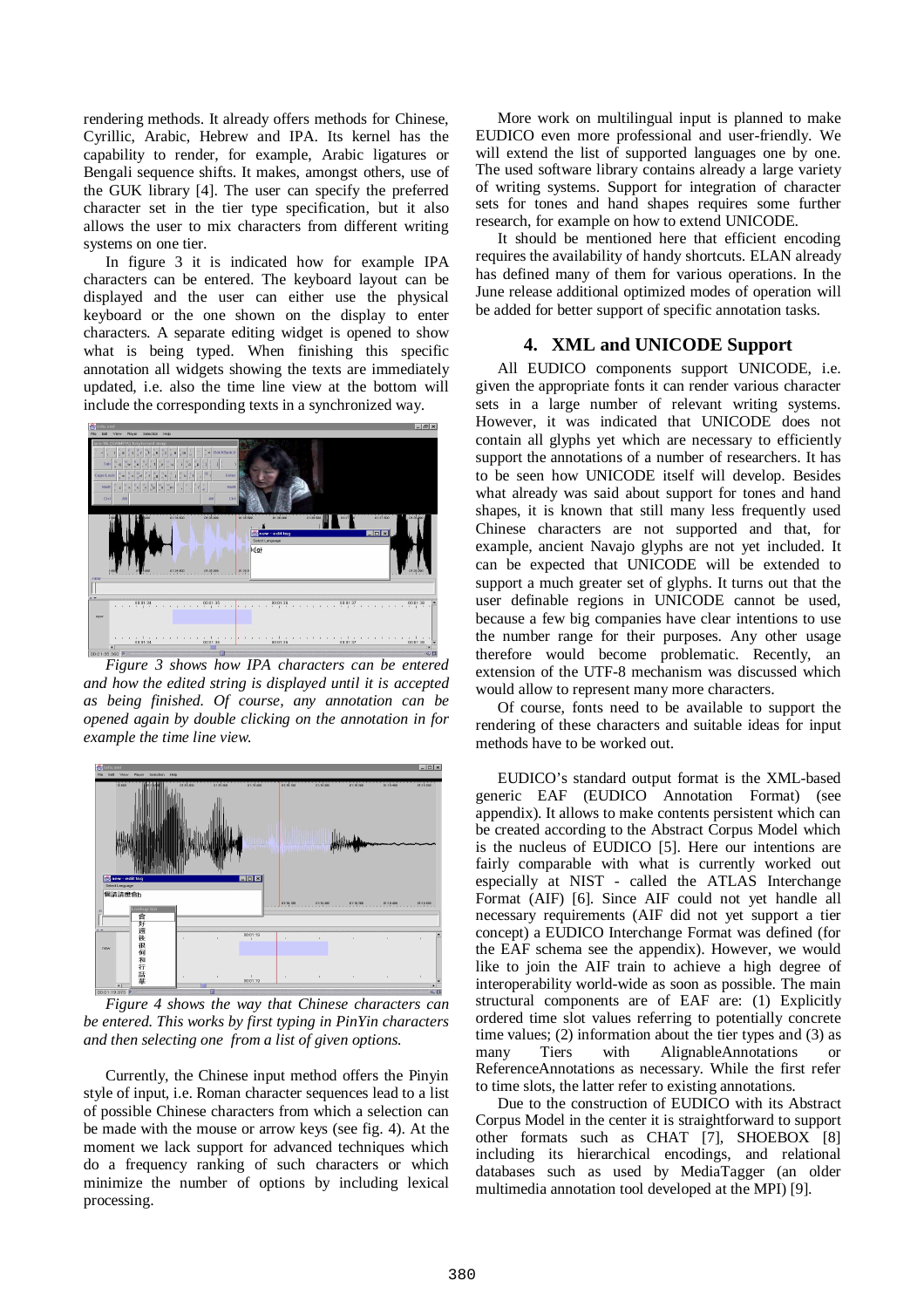Especially in the DOBES project the developers were confronted with a variety of other formats. Very popular amongst linguists turned out to be the use of MS WORD or EXCEL due to their early support for different character sets. Another issue is the usage of other software such as PRAAT (mainly for speech analysis, but also used for transcriptions) and Transcriber (a very popular and efficient program for sound annotation). While PRAAT has its own format and its own style to handle for example IPA characters, Transcriber produces XML format. However, its schema definition offers some peculiarities. To handle these various formats converters were built to map the annotations to EAF where possible. The MS WORD converter offers a small language with help of which the user can specify the document's structure, so that a proper XML file can be generated.

It should be added briefly, that EUDICO's media components are based on Java Media Framework which makes use of native media players on the different platforms. With the exception of MACs, where Quicktime currently does not properly support MPEG1/2 movies, MPEG1/2 is seen as the choice for media streaming dependent on the available network bandwidth. On MACs codecs such as Sorensen or Cinepak can be used, but this requires to store another converted copy of the video.

## **5. Corpus Exploitation**

The EUDICO tool set also includes exploitation features. Basically, we can distinguish between visualization, printing and searching functionality. Currently, there is only a trivial statistical component.

## **5.1. Visualization**



*Figure 5 shows two viewers. One is a video viewer with fields for dynamically generated subtitles. As*

*mentioned the user can choose what he wants to see in the subtitle fields and in which order. The other viewer contains the already introduced time line view. Due to the narrow boundaries of a time selection, often not the whole text can be visualized. A simple mouse click allows the user to see the whole string.*

The EUDICO tool set offers a number of stereotypic views to inspect the media and annotations. All views are optional, to allow user-based pixel management, and tightly synchronized, i.e. any selection in one widget will lead to the appropriate actions in the others. Again speech and sound are handled fully symmetrically. In this paper we will not mention all features in detail. The following figures are meant to give an impression.



*annotations. There are a few others such as a pure text viewer which shows ongoing text as it is written in a text document. It is up to the user to select one or several. The marked areas indicate the synchronicity between the viewers such that navigation is easy for the user.*

In figures 5 and 6 the visualization features of the current EUDICO version are indicated. Coming versions will include viewers for hierarchies such as syntax trees and interlinear text.

## **5.2. Multilingual Search Tool**

| Corex Search                                  |           |                          |               |                           | 国国区                                                                                    |
|-----------------------------------------------|-----------|--------------------------|---------------|---------------------------|----------------------------------------------------------------------------------------|
| utterance where <b>orthography</b>            |           | $\overline{\phantom{a}}$ | matches fiets |                           | <b>Add Criterion</b>                                                                   |
|                                               |           |                          |               |                           | <b>Add Query</b>                                                                       |
|                                               |           |                          |               |                           | <b>Delete Query</b>                                                                    |
|                                               |           |                          |               | Regular Expression Search |                                                                                        |
| 6<br>hits:                                    | progress: |                          |               |                           |                                                                                        |
| ggg een {fiets}.                              |           |                          |               |                           |                                                                                        |
| /r3n1 06/fn000533<br>maar op n op n'n balkon. |           |                          |               |                           | en die zat op m'n eigen (fiets) dus toen dacht ik van nou dan zet ik mijn gewone fiets |

*Figure 7 gives an idea of the search panel. It allows the user to specify patterns and associate them with annotation tiers. The search interface allows the user also to define distances between those patterns. The current hit list is a listing of the found annotations in context. By*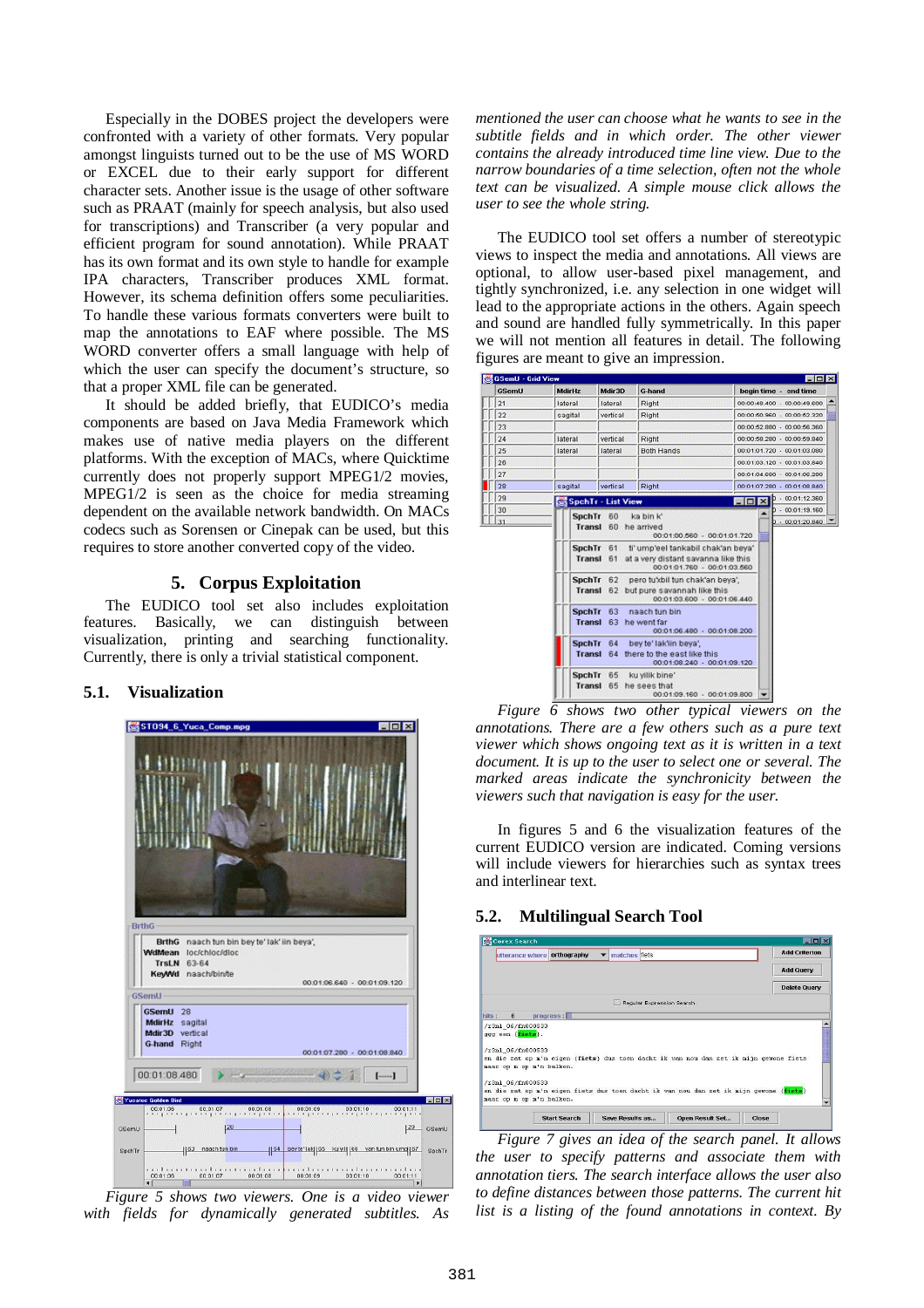*clicking on them one can immediately jump back to the viewers which are synchronized with respect to the time instance of the hit.*

Providing input and rendering methods for arbitrary character sets is not sufficient. Research requires the exploitation of stored annotations in various ways. Providing a user interface to enter queries which operate on the annotation documents is one of the first analysis tools to be provided. EUDICO offers this possibility in the form of a search interface that also allows the mixing of arbitrary characters for which input methods are available. The UNICODE representation in principle makes it very simple to search for the pattern. The combination of specifying regular expressions including this type of character mixtures per tier and entering distances, not only in terms of times but also in terms of text units, makes the EUDICO Search Tool a very powerful analysis tool for complex multimodal, multilingual annotations.

| <b>※r3nl_06-fn000533</b>                                                                                         | EEX                         |
|------------------------------------------------------------------------------------------------------------------|-----------------------------|
| View Options                                                                                                     |                             |
| en die zat op m'n eigen fiets dus toen dacht ik van nou dan zet ik mijn gewone fiets maar<br>op m op m'n balkon. |                             |
| N01071                                                                                                           | 00:04:05.586 - 00:04:11.367 |
| en ggg dan heb ik een slot over want dan hoef ik 'm niet op slot te zetten en daarmee kan<br>lik de racefiets uh |                             |
| N01071                                                                                                           | 00:04:12.051 - 00:04:17.083 |
| oh natuurlijk.                                                                                                   |                             |
| N01070                                                                                                           | 00:04:15.126 - 00:04:15.917 |
| uh heb je slim bedacht Jerome.                                                                                   |                             |
| N01070                                                                                                           | 00:04:17.808 - 00:04:19.398 |
| ia                                                                                                               |                             |

*Figure 8 indicates such a jump back to one of the viewers, so that the hit can directly be analyzed in its multimedia and tier context.*

The current version does not offer a concordance type of listing of the hits. This is planned for this year.

## **6. Availability and Support**

The EUDICO tool set is available for free for academic usage and can be downloaded from the MPI tools site with the help of simple Webstart-based techniques [10] (www.mpi.nl/tools). Licenses for commercial usage and support can be given on request. It is also possible on special agreements to add special functionality. As example we can mention the intention to add a synchronized viewer for hand shapes in 3D based on the coordinates from data gloves. Requests in this direction have to be sent to the email address: software@mpi.nl. The EUDICO tool set is the major annotation and exploitation tool for a number of large projects and, at the MPI, for all multimedia/multimodal work. Therefore, we expect that EUDICO will not only be supported for many years, but that further development will take place in the coming years.

#### **7. Summary**

The EUDICO tool set can be used to create multimedia/multimodal annotations and to exploit them. It is a modern tool in so far that it treats audio and video symmetrically, supports synchronized viewers, operates in a distributed environment where the different files can be anywhere on the net, supports multilingual input and search, is based on UNICODE and creates XML-based output.

While the current version has already many interesting features, the coming versions will add more efficiency for the annotator, support for print out, support for hierarchical type of annotations and adding input methods for other languages and writing systems. The further development of UNICODE, however, is relevant for adding other glyphs which are not yet part of the standard.

Further details about the EUDICO Tool Set can be seen on the web-page [21].

## **8. References**

[1] EUDICO: www.mpi.nl/tools

[2] IPA Kiel: www2.arts.gla.ac.uk/IPA/ipa.html

[3] Hamnosys: www.sign-lang.uni-

hamburg.de/Projects/HamNoSys.html

[4] GUK: www.dcs.shef.ac.uk/research/groups/nlp/gate [5] H. Brugman, P. Wittenburg (2001). The application of annotation models for the construction of databases and tools. In Proceedings of the Workshop on Linguistic Databases. Philadelphia

[6] Atlas Interchange Format: www.nist.gov/speech/atlas [7] B. McWhinney (1999) The CHILDES Project: Tools for analyzing talk. Second ed. Hillsdale, NJ: Lawrence Erlbaum

[8] Shoebox: www.sil.org/computing/shoebox

[9] MediaTagger: www.mpi.nl/world/tg/lapp/mt/mt.html

[10] Webstart: java.sun.com/products/javawebstart

# **9. Appendix**

This appendix contains the DTD for the EUDICO Annotation Format (EAF).

```
<!-- edited with XML Spy v4.1 U (http://www.xmlspy.com) by Hennie
Brugman (Technical Group) -->
```

```
\lt!!--
  Eudico Annotation Format DTD
  version 0.1
  July 5, 2001
```
-->

```
<!ELEMENT ANNOTATION_DOCUMENT (HEADER,
```

```
TIME_ORDER, TIER*, LINGUISTIC_TYPE*, LOCALE*)>
```
<!ATTLIST ANNOTATION\_DOCUMENT DATE CDATA #REQUIRED AUTHOR CDATA #REQUIRED VERSION CDATA #REQUIRED FORMAT CDATA #FIXED "1.0"

```
>
```
 $\rightarrow$ 

>

<!ELEMENT HEADER EMPTY> <!ATTLIST HEADER

MEDIA\_FILE CDATA #REQUIRED

TIME\_UNITS (NTSC-frames | PAL-frames | milliseconds) "milliseconds"

<!ELEMENT TIME\_ORDER (TIME\_SLOT\*)> <!ELEMENT TIME\_SLOT EMPTY> <!ATTLIST TIME\_SLOT TIME\_SLOT\_ID ID #REQUIRED

TIME\_VALUE CDATA #IMPLIED

<!ELEMENT TIER (ANNOTATION\*)>